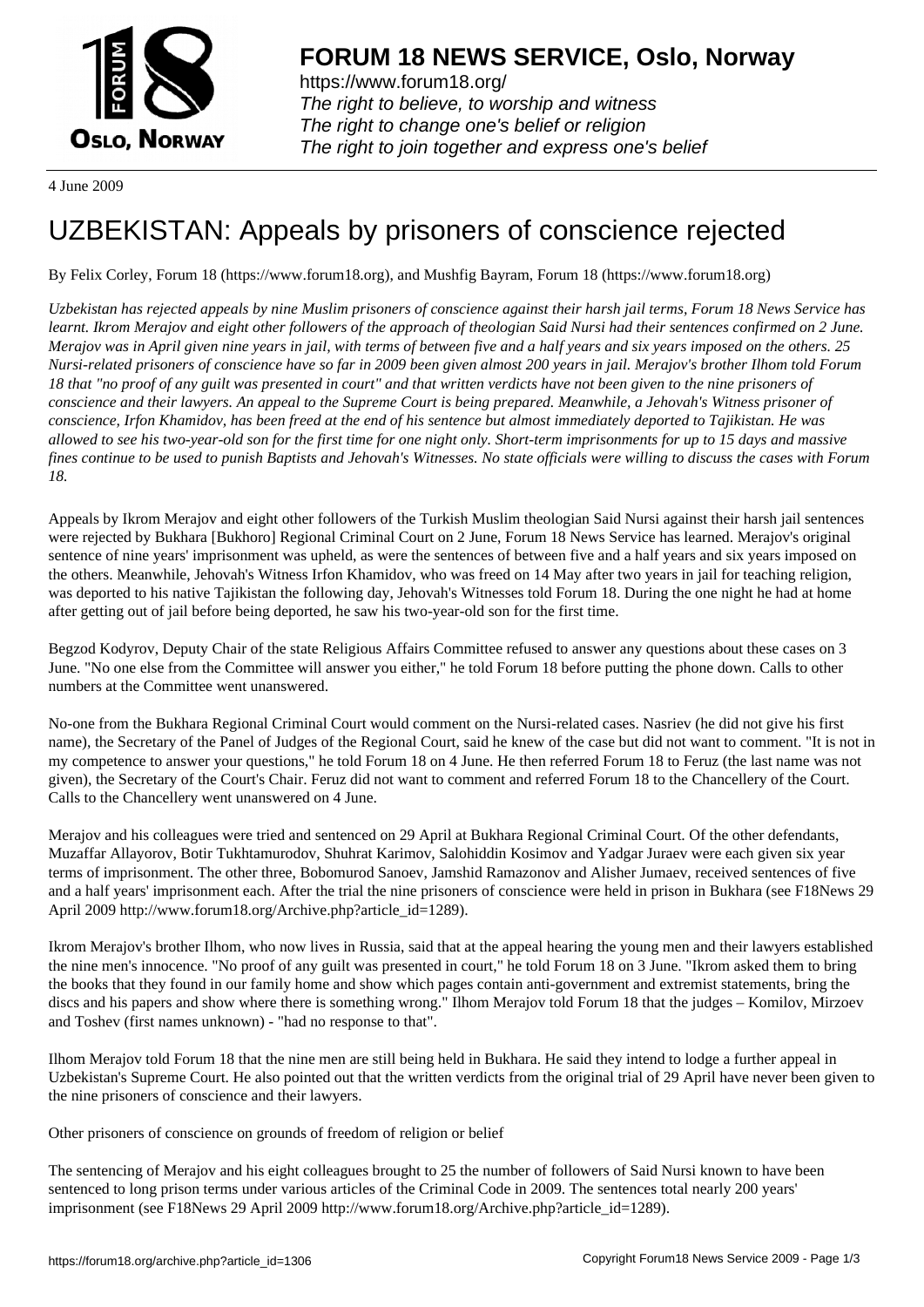Abdulaziz Dadahonov was among a group of residents of the capital Tashkent sentenced on 26 February. Forum 18 has learned that after his appeal against his eight-year sentence was rejected, he was transferred to serve his term in a labour camp in Navoi [Nawoiy].

Among other prisoners of conscience still serving sentences are a Pentecostal Pastor from Andijan [Andijon] in eastern Uzbekistan, Dmitry Shestakov, who is serving a four year sentence, and three Jehovah's Witnesses: Abdubannob Ahmedov, Sergei Ivanov, and Olim Turaev (see F18News 6 April 2009 http://www.forum18.org/Archive.php?article\_id=1280).

Appeals against the convictions of the three Jehovah's Witnesses, and a formal request on their behalf to Uzbekistan's state Religious Affairs Committee for an amnesty have been unsuccessful. Lawyers for the three are preparing further appeals to the Supreme Court.

Prisoner of conscience released, then deported

Jehovah's Witness Irfon Khamidov was released on 14 May after completing two years' imprisonment, but was then deported to his native Tajikistan the following day, Jehovah's Witnesses told Forum 18. During the one night he had at home in Samarkand [Samarqand] after getting out of jail before being deported, he saw his two-year-old son for the first time. He was ordered to report to the police at 9.00 the following morning, who deported him that day to Tajikistan, the country of his citizenship.

Khamidov was sentenced in May 2007 for "illegal religious teaching". The Samarkand Jehovah's Witness community to which he belongs has been seeking state registration in vain for almost a decade (see F18News 27 June 2007 http://www.forum18.org/Archive.php?article\_id=982).

Short term imprisonments for conscience

In addition to these long-term prisoners of conscience, the Uzbek authorities are increasingly using imprisonment for up to 15 days to punish members of minority religious communities. Four Protestants were so imprisoned in March, with three more been forcibly detained in a centre for the homeless (see F18News 18 March 2009 http://www.forum18.org/Archive.php?article\_id=1270).

Forum 18 has learned that five Jehovah's Witnesses have also been given short prison terms in 2009.

On 5 February, police in Tashkent's Yakkasarai District raided the Akhmedov family home, where three family members and four guests were present. Police officers interrogated the seven, and searched the flat. They confiscated several of the Akhmedovs' books, including the Jehovah's Witness Yearbook for 2005 and a copy of the Bible.

Six of those present faced trial at Yakkasarai District Court on 21 February under various Articles of the Code of Administrative Offences and all were found guilty, according to the verdict seen by Forum 18. Dilshod Akhmedov was sentenced to 15 days' imprisonment. His mother Fatima Akhmedova and father Ilhamjan Akhmedov were each sentenced to ten days' imprisonment. The three were all given prison terms as they had already been sentenced under the Code of Administrative Offences. Fines imposed under separate Articles were subsumed into the prison terms and they did not have to pay them.

The other three defendants at the trial – Marzia Kucharova, Lidia Mullajanova and (in absentia) Gavkhar Khafizova – were each fined fifty times the minimum monthly wage, or 1,402,000 Soms (6,600 Norwegian Kroner, 745 Euros or 990 US Dollars) each.

The minimum monthly salary in Uzbekistan is, from 16 November 2008, 28,040 Soms (128 Norwegian Kroner, 15 Euros or 20 US Dollars). The majority of Uzbekistan's population is poor, and has to exist on incomes that are very low, so the fine is an enormous amount.

Thirteen Baptists from Almalyk [Olmaliq] were also fined this enormous sum in April, after the police with a local Russian Orthodox priest, Father Igor Skorik, raided a Sunday morning worship service (see F18News 8 April 2009 http://www.forum18.org/Archive.php?article\_id=1282).

The verdict in the Jehovah's Witness trial reveals that the state Religious Affairs Committee provided the court with an "expert analysis" of two books confiscated from the Akhmedovs' flat – a book entitled "Revelation" and the Jehovah's Witness Yearbook 2005 – that the books had been produced by the Jehovah's Witnesses and "contain their ideas". The Committee insisted that such books were only for "internal use" of a registered Jehovah's Witness community. As the Jehovah's Witnesses have only one registered community in Uzbekistan – in the town of Chirchik – the Committee claimed these two books could only be used there. Such "expert analyses" are a routine part of Uzbekistan's extremely severe censorship regime (see F18News 1 July 2008 http://www.forum18.org/Archive.php?article\_id=1153).

All six appealed to the head of the Yakkasarai District Court, but on 25 February their appeal was rejected and their sentences upheld.